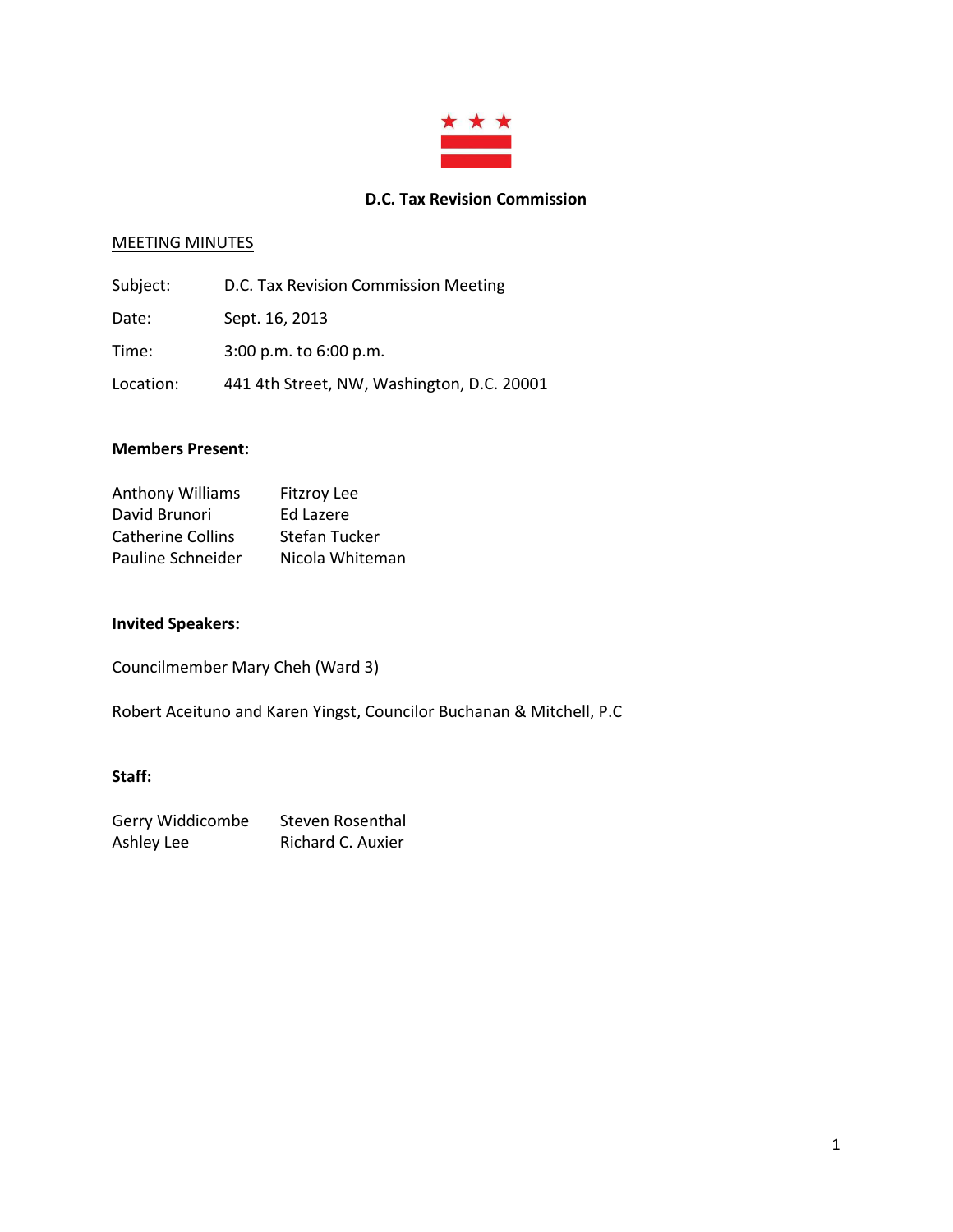## **I. Call to Order (Commission Chair)**

Mr. Anthony Williams, Chair of the D.C. Tax Revision Commission (the "Commission"), called the meeting to order at 3:05pm. He began by thanking the Office of Revenue Analysis (ORA) and Office of Tax and Revenue (OTR) for their continued support of the Commission. He also noted that all materials presented at the meeting are available on the Commission's website, [www.dctaxrevisioncommission.org.](http://www.dctaxrevisioncommission.org/) He announced that the Commission's next public meeting would be on Monday, Sept. 30, from 3 p.m. to 6 p.m.

Mr. Williams took a moment to note the significance of the recent series in the *Washington Post* documenting stories of D.C. residents losing their homes over small tax bills. He said that while the mayor and Council seem prepared to take emergency action on the issue that the Commission tasked with making D.C. taxes more fair and simple among other goals—will join the effort to improve this system.

Finally, Mr. Williams announced that Tracy Gordon is leaving the Commission to join the president's Council of Economic Advisers. He read a section of Ms. Gordon's resignation letter in which she thanked the Commission and the District for providing such an incredible opportunity for public service and the chance to learn so much about D.C. taxes. Ms. Gordon is being replaced by Kim Reuben, a senior fellow at the Tax Policy Center, who will join the Commission on Sept. 30 for the first round of Commission deliberations. Ms. Reuben's transition will be aided by Steve Rosenthal, who is both a member of the Commission staff and a visiting fellow at the Tax Policy Center.

# **II. Approval of Minutes**

The minutes from the June 24, 2013 Commission meeting were not approved because they were not circulated prior to the meeting. They will be circulated before the Sept. 30 meeting.

### **III. Testimony of Councilmember Mary Cheh**

Mr. Williams then welcomed Councilmember Mary Cheh (Ward 3), chair of the Committee on Transportation and the Environment, to the meeting. Ms. Cheh began her testimony by stating that there is little in government as reviled but also as necessary as taxes. In addition to funding social services such as schools and police, taxes affect behavior. She said the goal for policymakers is to ensure that our taxes reflect our social values.

One such value that Ms. Cheh would like to promote is incentivizing residents to stay in D.C. as they age, and that reforming D.C.'s estate tax is crucial to achieving this goal. She argued that while the D.C. estate tax provides significant revenue to the city, it may also drive residents to states without such a tax. Ms. Cheh noted this is especially likely given that seniors can continue to enjoy the benefits region and avoid the tax by moving to Northern Virginia. Virginia does not have an estate tax while both D.C. and Maryland tax estates larger than \$1 million. She acknowledged that much of her evidence for such movement is anecdotal, but later noted how she's often surprised how many homes in her ward are occupied by people who officially reside in another jurisdiction.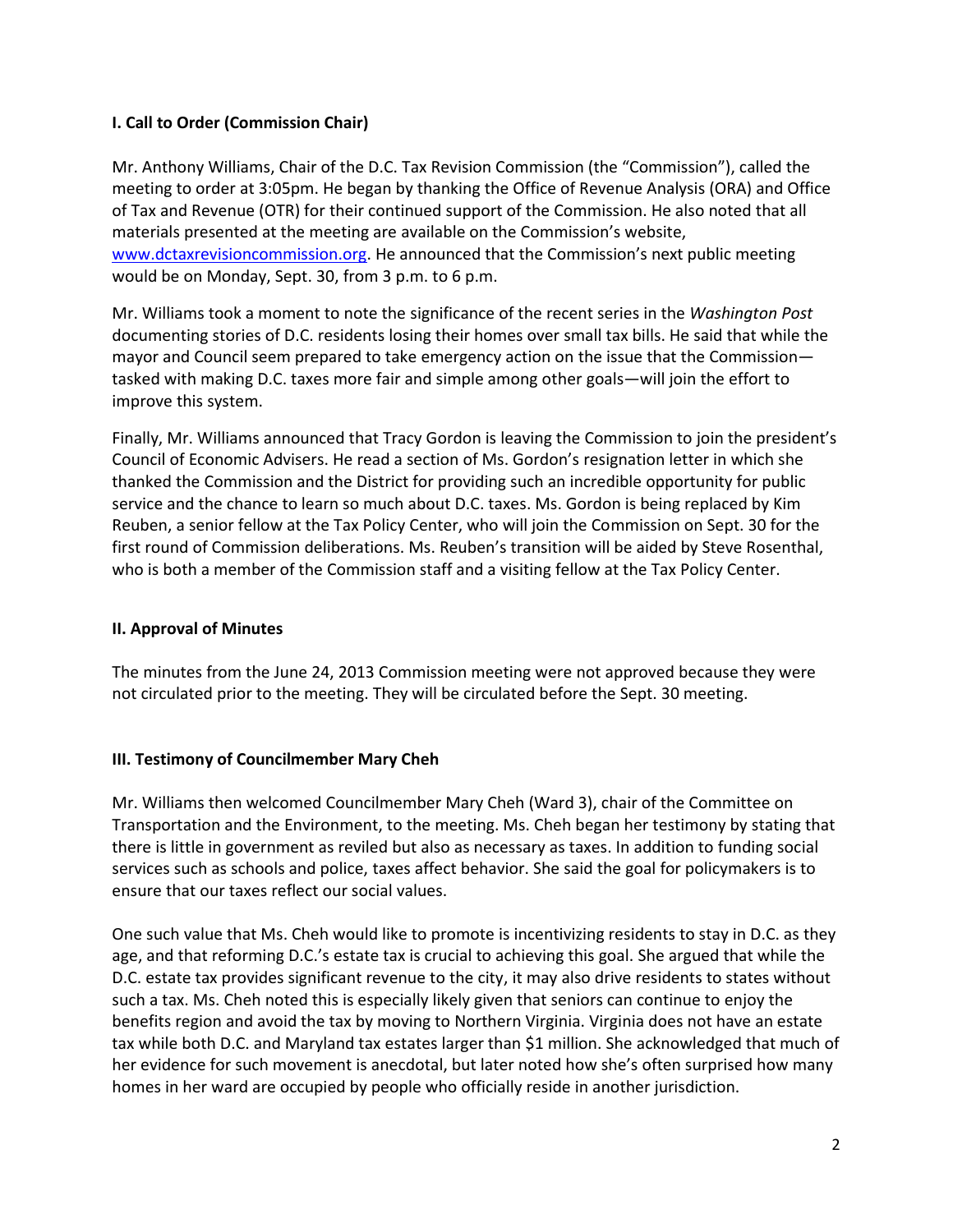To mitigate movement out of the District but limit the revenue losses that a completely repeal would engender, she presented two reforms to the estate tax:

- 1. Raise D.C.'s threshold for paying the tax from \$1 million to the federal level of \$5 million.
- 2. Raise D.C.'s threshold to \$2 million so that it's higher than Maryland's (also \$1 million).

A second value that Ms. Cheh wants promoted is the city's diversity by ensuring that residents at lower income levels are able to afford the cost of living in the city. Ms. Cheh put forward two ideas for addressing this objective:

- 1. Expanding the D.C. Earned Income Tax Credit (EITC).
- 2. Raising D.C.'s standard deduction and personal exemption.

D.C.'s EITC provides eligible taxpayers 40% of the federal credit and therefore follows the federal EITC guidelines. Ms. Cheh noted the EITC allows low-income workers to keep more of their paycheck—and provides cash payment for some—and has been credited with raising millions of people out of poverty. One way to expand the benefits of the EITC is to make it more generous for workers without children. The EITC currently provides little to such workers. For example, a worker with no children earning more than \$16,000 receives no tax relief under the current system. In contrast, a worker with children can receive tax relief with an income as high as \$35,000. Ms. Cheh also advocated for providing tax relief to workers at higher levels of income than the federal government credit does. Ms. Cheh noted that both proposals would force D.C. to decouple from the federal standards—making the tax more difficult to administer—but she said that such changes are necessary as D.C.'s cost of living is 40% higher than the national average, making the federal standards inadequate.

Ms. Cheh also asked the Commission to consider raising the D.C. standard deduction and personal exemption to the federal levels. She pointed commissioners to a recent report published by the D.C. Fiscal Policy Institute that outlined the benefits to low- and middle-income residents if both were raised and noted that six states have already moved to the federal level.

Ms. Cheh then raised the issue of tax administration, saying that as the recent reports in the *Washington Post* make clear, tax policies do not work unless they are implemented properly. She stated that she did not consider the D.C. Office of Tax and Revenue (OTR) to be well run, and said she is constantly contacted by constituents who have had trouble with OTR. She said the problem is not just complaints about service but that merely communicating with OTR may take months. Ms. Cheh said that careful thought must be given to hiring better personnel, and that modernization of the tax system will not work if administration is not addressed.

Her final proposal was for more analysis of tax abatements and exemptions the city provides to businesses. Ms. Cheh noted that after the D.C. Council passes these tax breaks they have little knowledge of how well the legislation is working and if the legislation achieved its stated goals. This prevents councilmembers from both ending a poorly designed program and expanding a successful one. She asked the Commission investigate the research on tax incentive analysis from the Pew Charitable Trusts.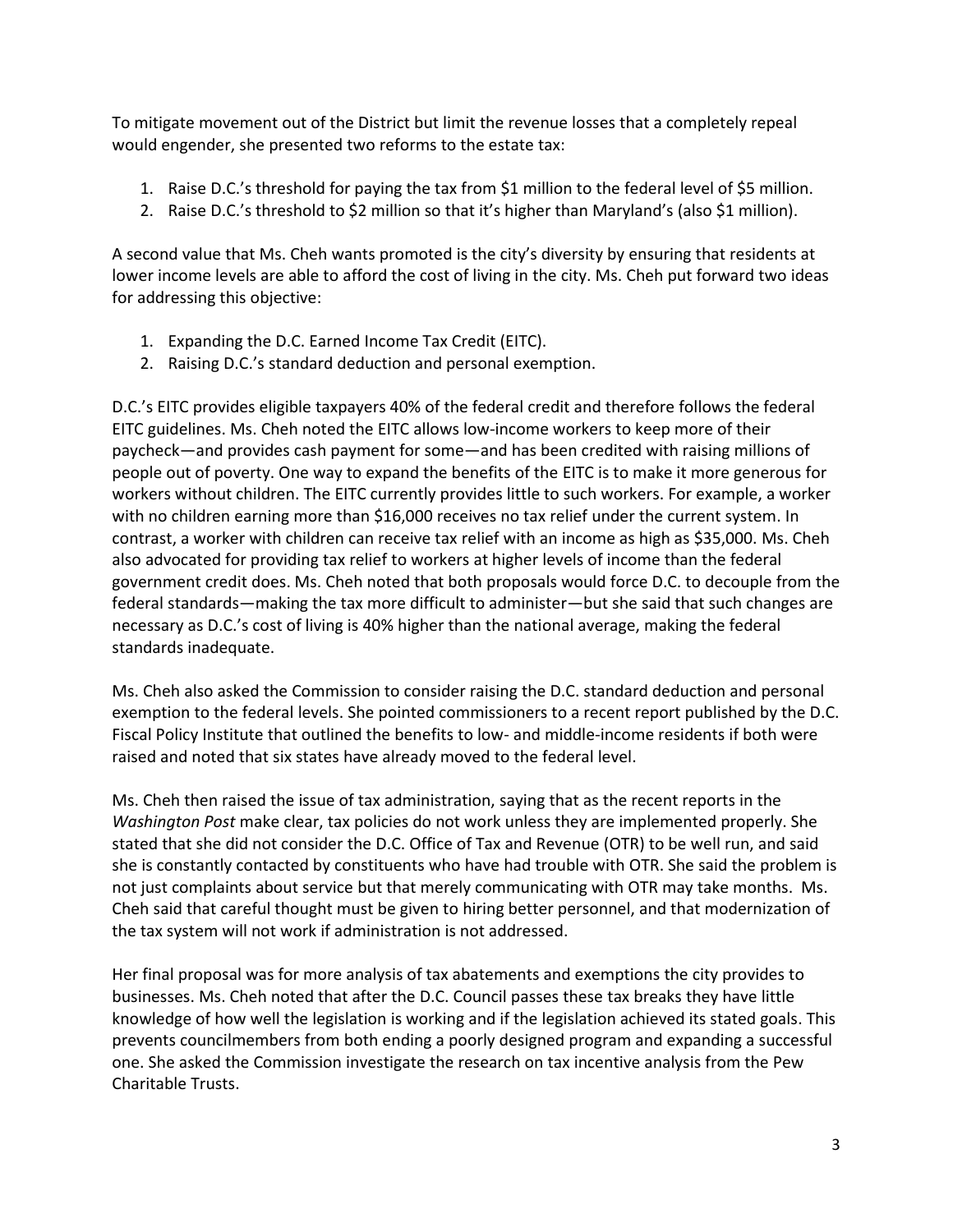Mr. Williams thanked Ms. Cheh for her testimony. He then asked her what changes she'd make to the tax system, if any, if the city enjoyed a budget surplus over the next few years. Ms. Cheh said D.C. should respond to any surplus by revisiting any action that was delayed under less prosperous circumstances. She also said that in addition to social needs and economic development the city should not lose sight of quality of life issues such as the arts and schools program. Mr. Williams asked if there are states that review tax incentive programs particularly well that D.C. can emulate or use as guidance. Ms. Cheh said that the best idea is for the Commission to work with Pew and use their report when making recommendations.

Stefan Tucker, who noted that he is a constituent of Ms. Cheh in Ward 3, said that in his experience as a tax lawyer that the estate tax is having an even bigger impact on resident movement than Ms. Cheh presented. He said the tax is driving residents out of the District and that, as a result, the city is losing other tax revenue such as property taxes. He also noted the Commission must focus on lowering the income tax burden for middle-income residents (who pay relatively high rates on income above \$40,000) as well as low-income workers. Mr. Tucker then mentioned that while Ms. Cheh works at a university in the city, that he believes the Commission should recommend creating a payment in lieu of taxes (PILOT) program so that these institutions (exempt from property taxes) contribute something to the city's revenues. Ms. Cheh responded that he was "preaching to the converted." While she is very familiar with the objections of universities, Ms. Cheh said it is only fair for these schools to pay their fair share.

Mr. David Brunori then asked how much taxes should be used to influence behavior. He said that while analyzing tax incentive programs is a worthy cause that even the best intentioned program may interfere with the market. Ms. Cheh said that what is important is the goal of the program. Some good ideas face immovable obstacles, and if tax policy is the best means of addressing a problem then it should be used.

Mr. Ed Lazere then added his support for Ms. Cheh's proposals for expanding the D.C. EITC specifically for workers without children—and providing more scrutiny of tax incentive programs after they are enacted. He said such programs, that cost the government money, must be analyzed just as on-budget programs are.

Ms. Pauline Schneider asked Ms. Cheh if the Commission endorsed several tax relief measures, such as she had proposed, where it can balance such a proposals. What tax increase could she and the D.C. Council support? Ms. Cheh said the Commission should consider taxes that can be exported by placing a disproportionate burden on non-residents who work and visit the city. She said that while some decry these taxes as unfair, what is actually unfair is that D.C., unlike other cities, is prevented from taxing non-resident income by the Home Rule Act.

Ms. Nicola Whiteman asked Ms. Cheh for her thoughts on the city's property assessment process. Ms. Cheh said that that side of tax administration is not as efficient as it should be and as a result the city is losing tax revenue. Asked by Catherine Collins how the real property tax administration system can be improved Ms. Cheh again pointed to better management.

At the conclusion of these questions Mr. Williams again thanked Ms. Cheh for her time and contributions to the Commission.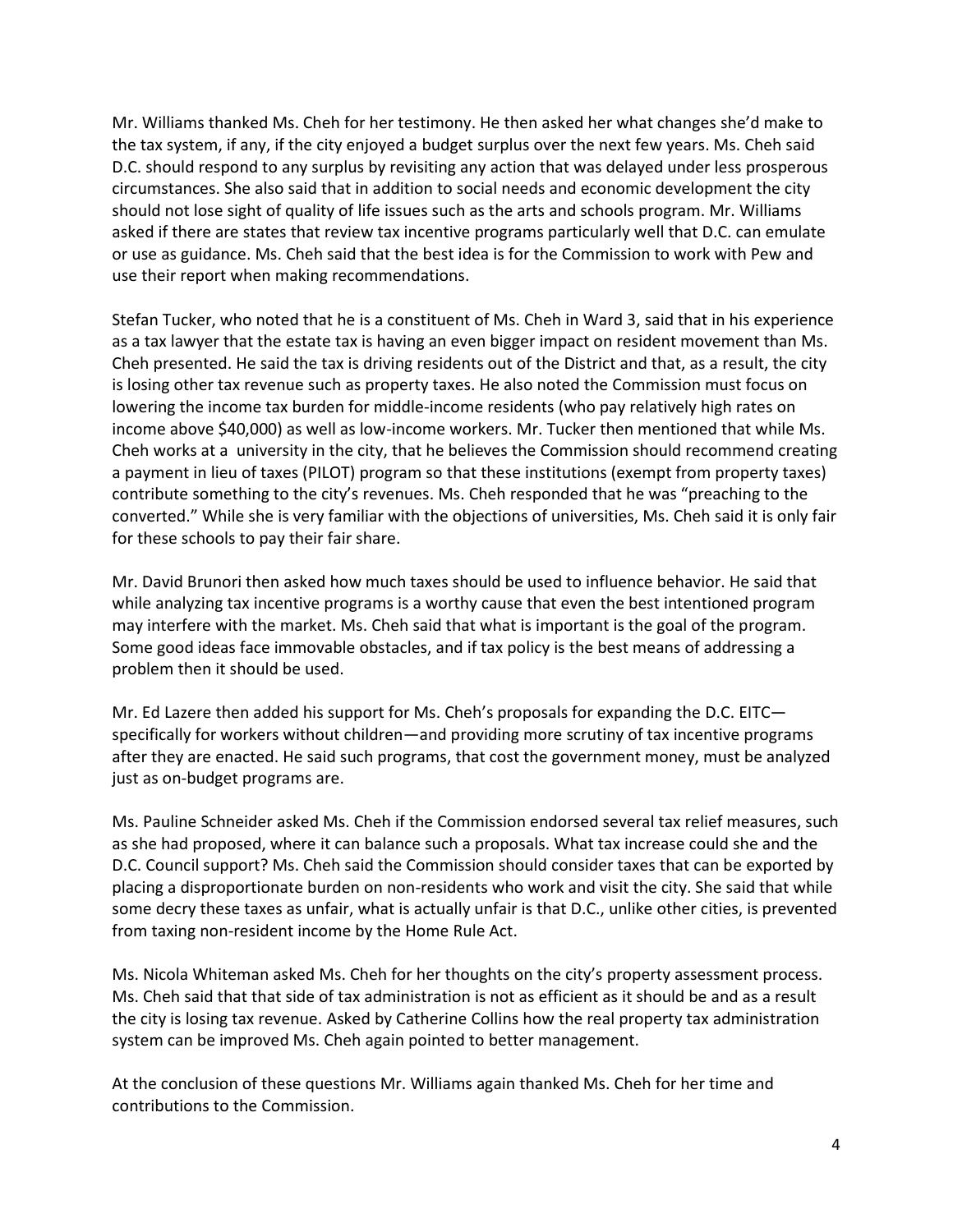### **IV. Presentation: Regional Tax Competitiveness with Business Case Studies**

Mr. Williams then welcomed Mr. Robert Aceituno and Ms. Karen Yingst, of Councilor Buchanan & Mitchell, P.C, to discuss the business case studies they prepared to analyze tax competitive in the Washington region. Mr. Williams noted that such studies are, by their very nature, full of assumptions and difficult to produce. He applauded Mr. Aceituno and Ms. Yingst for their research and new contribution to the Commission's work.

Mr. Aceituno began his remarks by noting that the conventional wisdom is that D.C. has the highest business tax burden in the region and that Virginia is the most desirable jurisdiction for tax purposes. The case studies, however, show that the situation is far more complicated and that D.C.'s reputation as a high-tax jurisdiction may not square with reality.

The case studies analyzed taxes such as business income, commercial property, personal property and gross receipts. Mr. Aceituno noted that some of these taxes have a disproportionate effect on perception. For example, in conversations he's had with clients, many businesses are aware that D.C.'s business income tax rate (9.975%) is higher than Virginia's rate (6%) but few understood that D.C.'s gross receipts tax (capped and limited to high-earning firms) is far less burdensome than Virginia's (not capped and applied to all businesses—with some exceptions).

Ultimately, he concluded that:

- 1. D.C. is competitive on business taxes with Arlington County, Alexandria and Fairfax County (except for software companies) in Virginia.
- 2. D.C. is slightly less competitive with Montgomery and Prince Georges Counties in Maryland for most companies.
- 3. The recently enacted Qualified High Technology Companies (QHTC) tax incentives make D.C. significantly more competitive than local jurisdictions in Maryland and Virginia. The DC QHTC business tax rate is be zero for the first five years of profitability (and 6% thereafter) and QHTC unincorporated businesses are not required to file a business tax form.

Mr. Aceituno stated one reason business tax comparisons are difficult is because businesses have a choice of entity: corporation or pass-through. He said that by far the more popular option for tax purposes is the later, so that firms can avoid double taxation: paying both corporate income taxes and individual income taxes. D.C. takes away this preference, though. Because D.C. cannot tax nonresident income, it cannot tax pass-through entities conducting business in D.C. but residing outside of the city with an income tax. As a result, it created an unincorporated business tax that taxes passthrough entities just as it does corporations, though it excludes those pass-through entities that generate 80% of their revenues from personal services.

Another reason comparisons are difficult are all of the tax credits jurisdictions provide to businesses. For example, D.C. gives very generous tax breaks to qualified high technology corporations, significantly reducing these businesses tax burdens and making D.C. far more competitive for these firms than its mere tax rate suggests.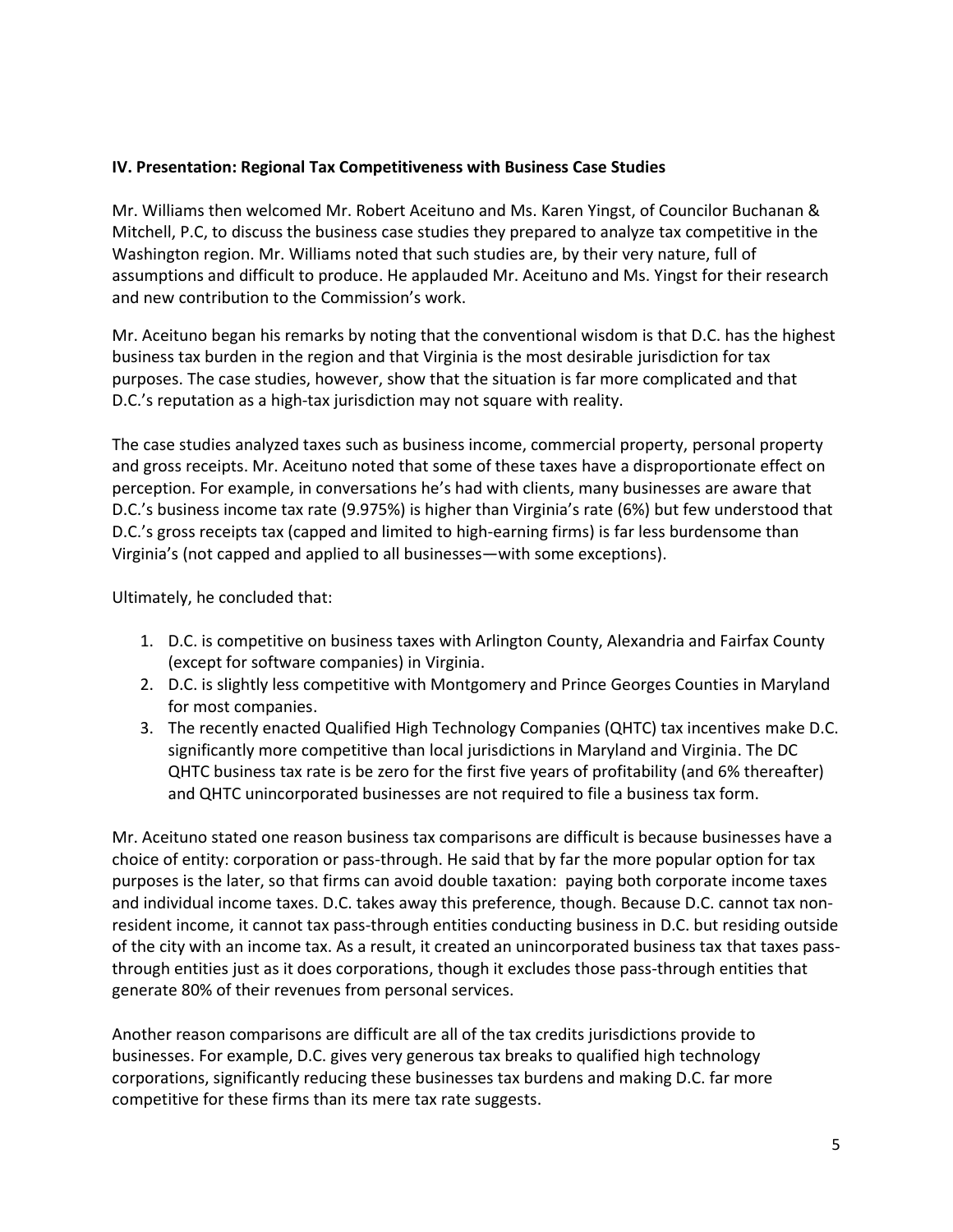Ms. Yingst then presented a summary of the case studies researched. For c-corporations that have taxable income, they found Maryland counties had the lowest tax burden while D.C. and Virginia jurisdictions were equivalent. More importantly, all jurisdictions studied had very similar business tax burdens with no outlier in either direction—the highest and lowest were separated by less than 2% of pre-tax profits. D.C. was even more competitive for c-corporations with no taxable income. She said this is because Virginia's more expansive gross receipts tax puts a larger tax burden on these companies than in D.C. For firms that operate in Maryland, Virginia and D.C. there was no big difference in tax burdens.

Ms. Yingst said the case study for high technology firms showed that D.C.—with its tax credits—was by far the most competitive jurisdiction in the region. After six years, when the tax credits expire, D.C. tax burden increases but is in the middle of the other jurisdictions. An important note for these firms is that if they do not incorporate, they will not pay business income taxes because service firms such as these (as with lawyers and accounts) are exempt from the unincorporated business tax.

Finally, for pass-through entities, Ms. Yingst reported that D.C. is at a disadvantage because it taxes these firms as businesses and not as individuals—as is the case in Maryland and Virginia. Thus, passthrough entities in D.C. are taxed at 9.975%, while the top rate in Maryland (8.95%) and Virginia (6%) is the top individual income tax rate (state and county). And she said the disparity in tax burdens is exacerbated with businesses residing in Virginia. Maryland provides an individual income tax credit to pass-through entities that pay the unincorporated business tax in D.C. but reside in Maryland. Virginia does not.

Mr. Brunori asked for confirmation of his understanding that many businesses in Virginia make deals with local governments to avoid or mitigate their gross receipts tax payments. He added that if true this would substantially affect a business's tax burden. Mr. Aceituno and Ms. Yingst agreed that many Virginia local governments negotiate gross receipts tax bills with many businesses but not all and the negotiations usually do not eliminate the tax. With respect to the study, they had to make assumptions that businesses were paying all tax bills in all jurisdictions. They also added that in their conversations with firms they learned that business in Virginia are indeed paying more in gross receipts taxes than they would be if located in D.C., and that many businesses are unaware of the limits on D.C.'s gross receipts tax and size of Virginia's.

A few commissioners then discussed D.C.'s unincorporated business tax. Some commissioners lamented the tax because no business wants to incorporate for tax reasons. But all commissioners acknowledged that the federal government's prohibition on taxing individual income at its source has left D.C. with few other options. If the city did not have an unincorporated business tax it could not collect any tax revenue from these entities.

After this discussion Mr. Williams thanked Mr. Aceituno and Ms. Yingst for their research and presentation.